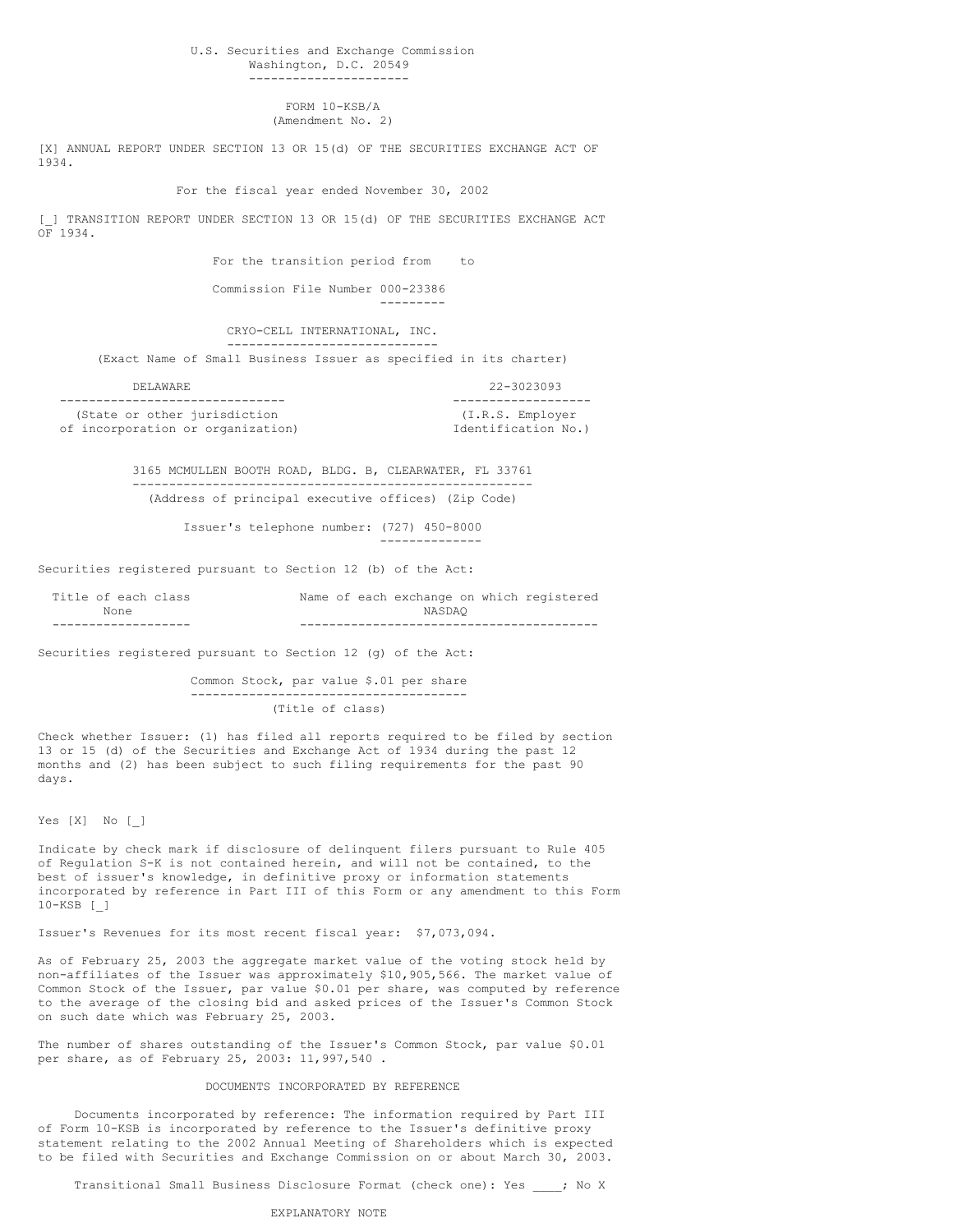CRYO-CELL International, Inc. amends its Annual Report on Form 10-KSB for the fiscal year ended November 30, 2002 (filed on February 28, 2002), as set forth in this Form 10-KSB/A (Amendment No. 2), to include Item 9, Item 10, Item 11 and Item 12 of Part III. In addition, as required by Rule 12b-15, promulgated under the Securities and Exchange Act of 1934, the registrant's principal executive officer and principal financial officer are providing new Rule 13a-14 certifications in connection with this Form 10-KSB/A (Amendment No. 2).

 $\mathcal{L}$ 

## Part III

### ITEM 9. Directors, Executive Officers, Promoters and Control Persons; Section 16(a) Beneficial Ownership Reporting Compliance

## Directors, Executive Officers and Key Employees

Below are the names, ages and background of the current Board of Directors of the Company.

Mercedes Walton, 49, Chairman of the Board. Ms. Walton has served as a director since October 2000 and as Chairman since June 2002. Ms. Walton is CEO of Ralston Hill Consulting LLC, a business development and strategic management consulting practice. The firm specializes in the design and deployment of technology commercialization strategies. Ms. Walton retired after 24 years with AT&T where she rose through the ranks to the position of Vice President of Corporate Strategy and Business Development. In this capacity she was responsible for leading strategic partnership negotiations with device manufacturers and technology development firms in the U.S., Europe and Asia. During her tenure with AT&T, Ms. Walton held positions in Business and Consumer Operations, Global Network Operations, Engineering, Marketing & Sales, Product Management and Human Resources. Ms. Walton's educational achievements include a Bachelor of Arts degree from Smith College, and Master degrees from both Harvard University and Massachusetts Institute of Technology. Ms. Walton is on the Board of Directors of Norstan, Inc. (Nasdaq: NRRD) where she serves on the Compensation Committee and is Chairman of the Corporate Governance Committee.

Edward Modzelewski, 74, Director. Mr. Modzelewski has served as a director since 1996. Mr. Modzelewski owned and operated a successful chain of 10 fast food restaurants and a popular steak house in Cleveland, Ohio, which was purchased by Choc-Ful-O-Nuts, a New York Stock Exchange Company. Mr. Modzelewski is a graduate of the University of Maryland School of Business. While at the University of Maryland, Mr. Modzelewski was an All-American football player and went on to play professional football for 8 years.

Frederick C. S. Wilhelm, 72, Director. Mr. Wilhelm has served as a director since 1989. Mr. Wilhelm was formerly Chairman of the Board of Directors of Buffalo Scale and Supply, Inc., a distributor of scales. He was President of that company from 1976 to 1989. Mr. Wilhelm has served as a member of the Board of Directors since the inception of the Company.

Charles D. Nyberg 72, Director. Mr. Nyberg has served as a director since August 2001. Mr. Nyberg was an executive with the Hormel Foods Corporation for 31 years. He served as a director of the company and a member of the executive committee. He also served as a director and a member of the executive committee of the Jennie-O Foods Corporation, a wholly owned subsidiary of the Hormel Foods Corp. Mr. Nyberg also served as a member of The Hormel Foundation. Mr. Nyberg has a degree from The University of Minnesota Law School.

John V. Hargiss, 58, Director, Chief Executive Officer, President and Chief Operating Officer. Mr. Hargiss has served as a director since June 2002. Mr. Hargiss was hired as President and Chief Operating Officer in February 2002 and became Chief Executive Officer upon the founder and former Chairman and Chief Executive Officer, Dan Richard's resignation as Chief Executive Officer and Chairman. Prior to joining CRYO-CELL, Mr. Hargiss was a health care consultant, providing advisory services to firms within the biotechnology, medical device, and heath care services segments. Mr. Hargiss served as President and Chief Executive Officer of Biodynamics, International, Inc., a publicly traded company (currently Tutogen Medical, Inc.). Prior to this, he served as Corporate Vice President of Sales and Marketing for the health care services unit of the BOC Group, plc. Mr. Hargiss held several executive management positions during his twelve-year career with Becton-Dickinson & Co., a multi-national medical and laboratory product firm. Mr. Hargiss holds an M.B.A. from the University of Miami (FL) and

# a B.S. from the University of Texas.

Gaby W. Goubran, 61. Mr. Goubran has served as a director since June 2002. Mr. Goubran is currently Managing Director of International Business Developments, Ltd, an international consulting firm providing business development services to multinational companies in diverse industries. Mr. Goubran founded International Business Developments in 1983 and has been active in the company since that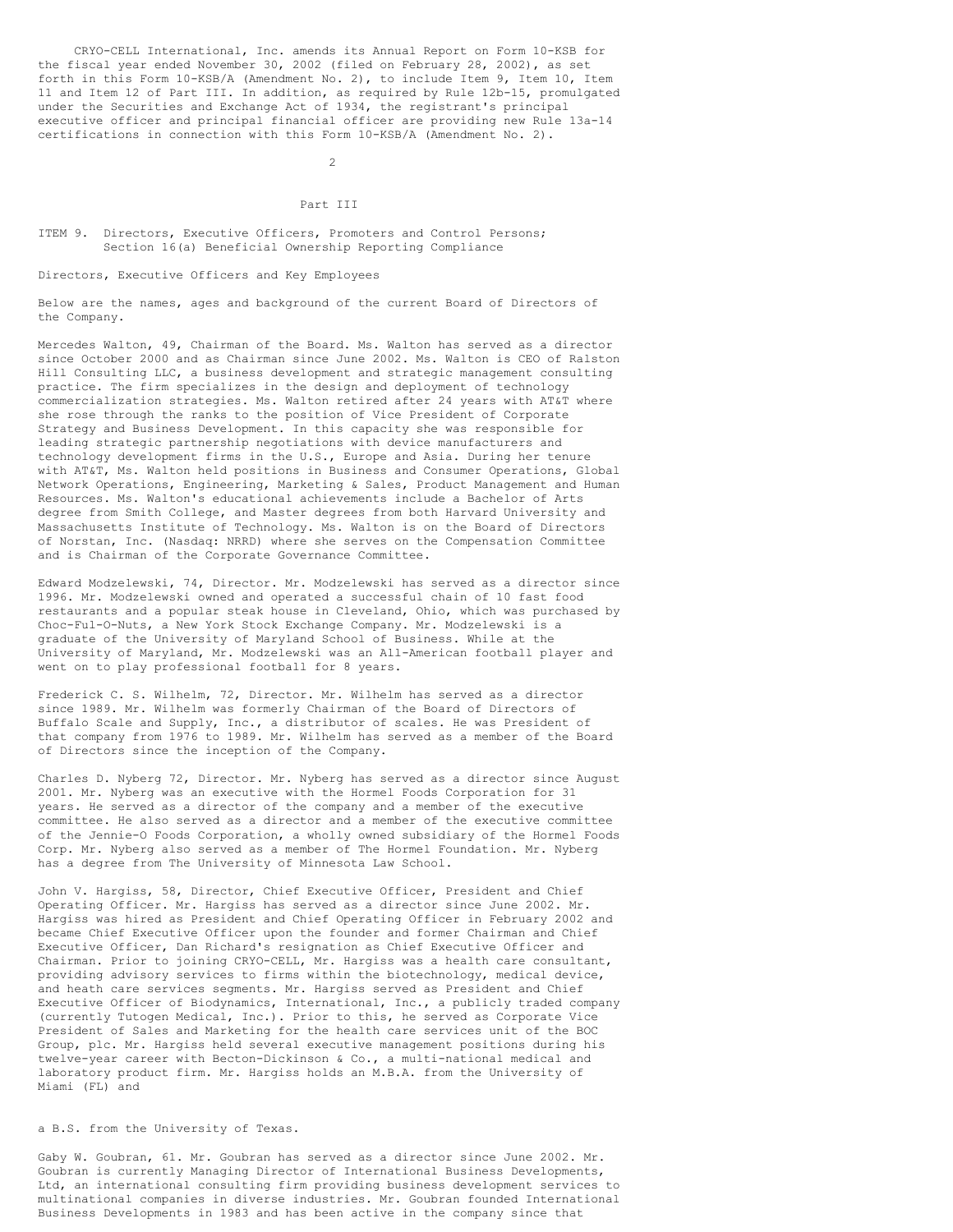Jagdish Sheth, Ph.D., 64. Dr. Sheth has served as a director since October 2002. Dr. Sheth is currently the Charles H. Kellstadt Professor of Marketing at Emory University's Goizueta Business School, where he founded the Center for Relationship Management. Dr. Sheth has published twelve books and over two hundred articles in different areas of marketing and business strategy. Dr. Sheth is a frequent consultant to Fortune 500 companies, has held chairs at the University of Southern California and the University of Illinois, and served on the faculties of Columbia and MIT. Dr. Sheth also serves on the board of directors of Norstan, Inc., Pac-West Telecomm, Inc. and Wipro Limited.

Anthony P. Finch, 53, Mr. Finch became a director in March 2003. Mr. Finch is currently Chief Scientific Officer of the Irish National Blood Centre and National Tissue Typing Reference Laboratory. Mr. Finch is responsible for the direction, management, organization, integration and restructuring of the national laboratories and their ancillary services to comply with the highest pharmaceutical standards. He has over 25 years experience in cell separation and cryopreservation of cellular products with over 12 years experience in cord blood processing. In 1993, Mr. Finch pioneered the fractionation and isolation of cord blood stem cells for small volume cryogenic storage and has developed large scale processing in line with current Good Manufacturing Practice. He has established several cord blood stem cell banks in the United States, Europe and Asia. Among numerous professional affiliations, Mr. Finch is a Fellow of both the Academy of Medical Laboratory Sciences and Institute of Biomedical Sciences, and is a member of the Cord Blood Stem Cell International Society.

Gerald F. Maass, 49, Executive Vice President. Mr. Maass joined the Company in 1998 from Critikon, a subsidiary of Johnson & Johnson, where his most recent position was International Director of Marketing for the Patient Monitoring business. Mr. Maass' ten-year tenure with Johnson and Johnson included several marketing and business development roles; he also served on the Critikon management committee. Prior to Johnson & Johnson, Mr. Maass was with Baxter Healthcare and Control Data Corporation in marketing, sales management, business development and business management roles. Mr. Maass began his career with Mayo Clinic in Rochester, MN and has a degree in Medical Technology.

Jill Taymans, 33, Vice President, Finance. Ms. Taymans joined the Company in April 1997 serving initially as Controller and was appointed Chief Financial Officer in May 1998. Ms. Taymans graduated from the University of Maryland in 1991 with a BS in Accounting. She has worked in the accounting industry for over ten years in both the public and private sectors. Prior to joining the company she served for three years as Controller for a telecommunications company in Baltimore, Maryland.

E. Thomas Deutsch, III, 39, Vice President, Technology. Mr. Deutsch joined the Company in May 1996 and is a software and process engineer, specializing in healthcare information systems. He graduated from the University of North Carolina in Chapel Hill in 1986 with a B. S. degree in Mathematics. Prior to joining the Company in 1996, Mr. Deutsch worked for Shared Medical Systems in Malvern, PA, IBM in Atlanta, GA, and HBO and Company in Atlanta, GA. His responsibilities include developing, implementing and supporting the Company's communications and information systems, the Company's Internet plan and systems engineering for the patented CCEL II Cellular Storage System.

# Section 16(a) Beneficial Ownership Reporting Compliance

The Company believes that during the fiscal year 2002 all reports for the Company's officers and directors that were required to be filed under Section 16 of the Securities and Exchange Act of 1934 were timely filed, except that one Form 3 was filed late by Mr. Goubran.

### ITEM 10. Executive Compensation

Set forth below is a Summary Compensation table relating to the compensation earned by the Chief Executive Officer and each of the persons who qualified as named executive officers under Item 402(a)(2) of Regulation S-B, for fiscal years ending November 30, 2002, 2001 and 2000.

<TABLE> <CAPTION>

|                                             | Annual Compensation<br>----------- |               | Long Term<br>Compensation |                                    |                                     |
|---------------------------------------------|------------------------------------|---------------|---------------------------|------------------------------------|-------------------------------------|
| Name and<br>Principal Position              | Year                               | Salary        | Bonus                     | Restricted<br>Stock<br>Awards (\$) | Securities<br>Underlying<br>Options |
| $<$ S $>$                                   | <<                                 | < <sub></sub> | < <sub></sub>             | < <sub></sub>                      | <<                                  |
| John Hargiss<br>Chief Executive Officer (1) | 2002                               | \$146,436     |                           | \$43,700                           | 50,000                              |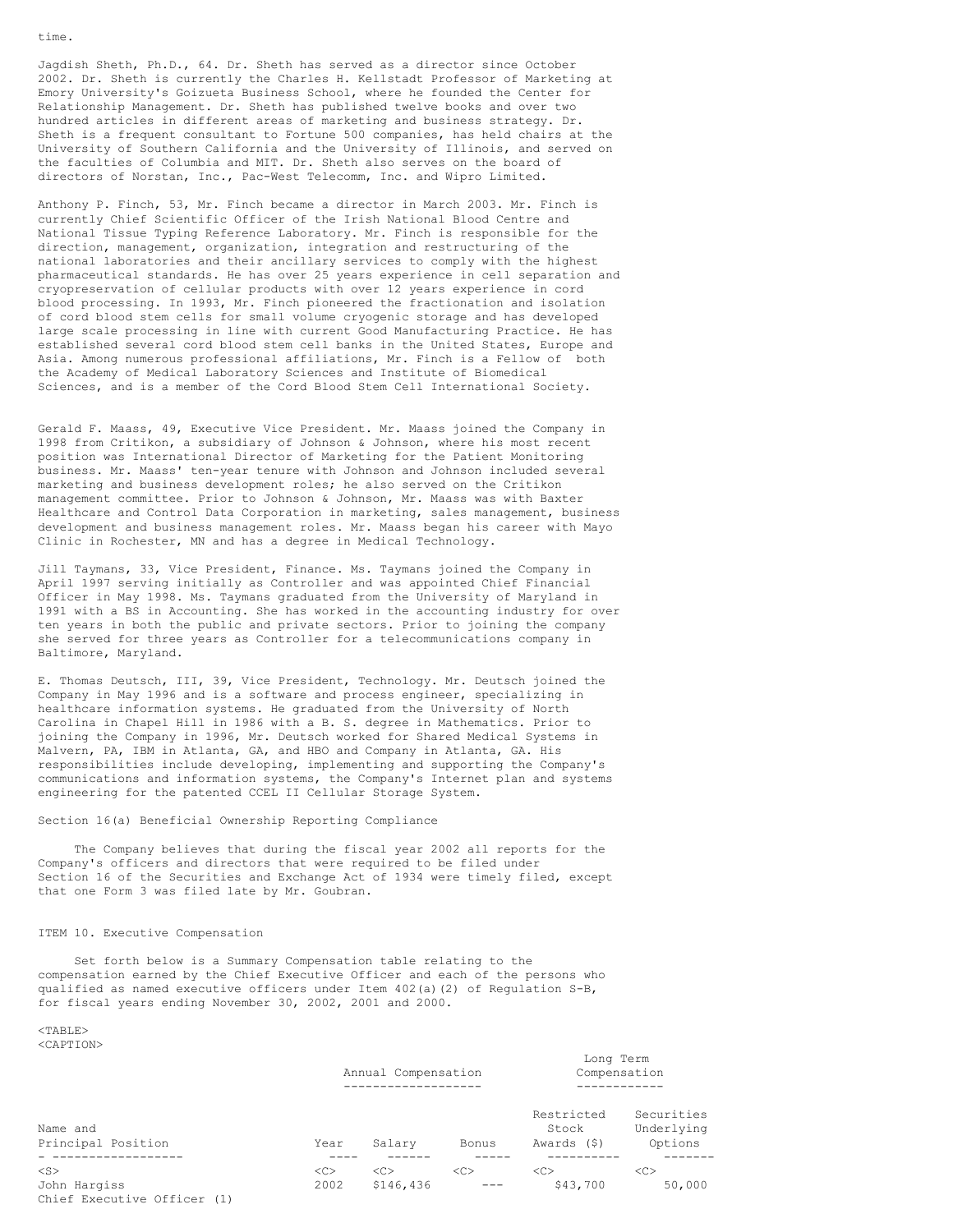| Gerald F. Maass<br>Executive Vice President             | 2002<br>2001<br>2000 | \$129.031<br>\$127,693<br>\$116,091 | $- - -$<br>$- - -$  | $- - -$ | 5,000<br>3,000 |
|---------------------------------------------------------|----------------------|-------------------------------------|---------------------|---------|----------------|
| Former Chief Executive Officer (2)<br>Daniel D. Richard | 2002<br>2001         | \$242.720<br>\$234.571              | $- - -$<br>\$50,000 | ---     |                |
|                                                         | 2000                 | \$188.767                           |                     |         |                |

 $<$ /TABLE>

- ----------

- (1) Represents compensation beginning February 11, 2002 for services as President and Chief Operating Officer and for Chief Executive Officer services commencing June 18, 2002, see Employment Agreements. Mr Hargiss received 10,000 shares of restricted stock. The market value based on the stock price as of November 30, 2002 is \$18,400.
- (2) The Company's founder, Daniel Richard resigned as the Company's Chairman and Chief Executive Officer on June 18, 2002, and subsequently as a director of the Company on January 29, 2003. Mr. Richard currently serves as Chairman and CEO of Stem Cell Preservation Technologies, Inc. (`SCPT'). The amounts of compensation reflected in the table for fiscal 2002 relate to the period in which Mr. Richard served as the Company's Chief Executive Officer and include \$142,720 for service as Chairman and Chief Executive Officer of the Company and \$100,000 for service as Chairman and Chief Executive Officer of SCPT. Upon Mr. Richard's resignation as Chairman and CEO, the Company and Mr. Richard entered into an agreement which provided the following:
	- (a) the Company's one-time payment to Mr. Richard of a \$250,000 retirement bonus which was recorded at May 31, 2002,
		- (b) a conditional award of stock options to purchase up to 200,000 shares of Company

common stock from the Stock Incentive Plan, 50,000 to be granted upon the successful completion of each of any of the following milestones:

- (i) The Company's common stock becomes listed on the NASDAQ National Market;
- (ii) The Company's shareholders' equity reaches \$50 million;
- (iii) The Company's holdings of any Stem Cell Preservation Technologies, Inc. common stock reaches a value of \$20 million; and
- (iv) The Company's annual net profits reach \$10 million; and
- (c) the payment to Mr. Richard of \$200,000 per year for ten years for consulting services in the event of Mr. Richard's death during such ten-year period the required payment shall be made to Mr. Richard's living trust.

Option Grants in Last Fiscal Year

The following table sets forth information concerning stock options awarded to each of the named executive officers during fiscal year 2002.

<TABLE> <CAPTION>

|                                     | Number of     | Percent of      |                |                   |
|-------------------------------------|---------------|-----------------|----------------|-------------------|
|                                     | Securities    | Total Options   |                |                   |
|                                     | Underlying    | Granted to      | Exercise or    |                   |
|                                     | Options       | Employees in    | Base Price     | Expiration        |
| Name                                | Granted (1)   | Fiscal Year (2) | (\$ per share) | Date              |
| $<$ S $>$                           | < <sub></sub> | < <sub></sub>   | < <sub></sub>  | <<                |
| John Hargiss                        | 50,000        | 30 <sub>8</sub> | \$5.00         | June 18, 2007     |
| Gerald Maass                        | 5,000         | 3 <sup>°</sup>  | \$5.67         | December 14, 2006 |
| Daniel Richard<br>$\langle$ /TABLE> |               | 0 <sup>°</sup>  |                |                   |

- ----------

- (1) Options granted are eligible for exercise after a one-year vesting period.
- (2) Based on a total of 165,500 shares subject to options granted to employees under CRYO-CELL's option plan in fiscal year 2002.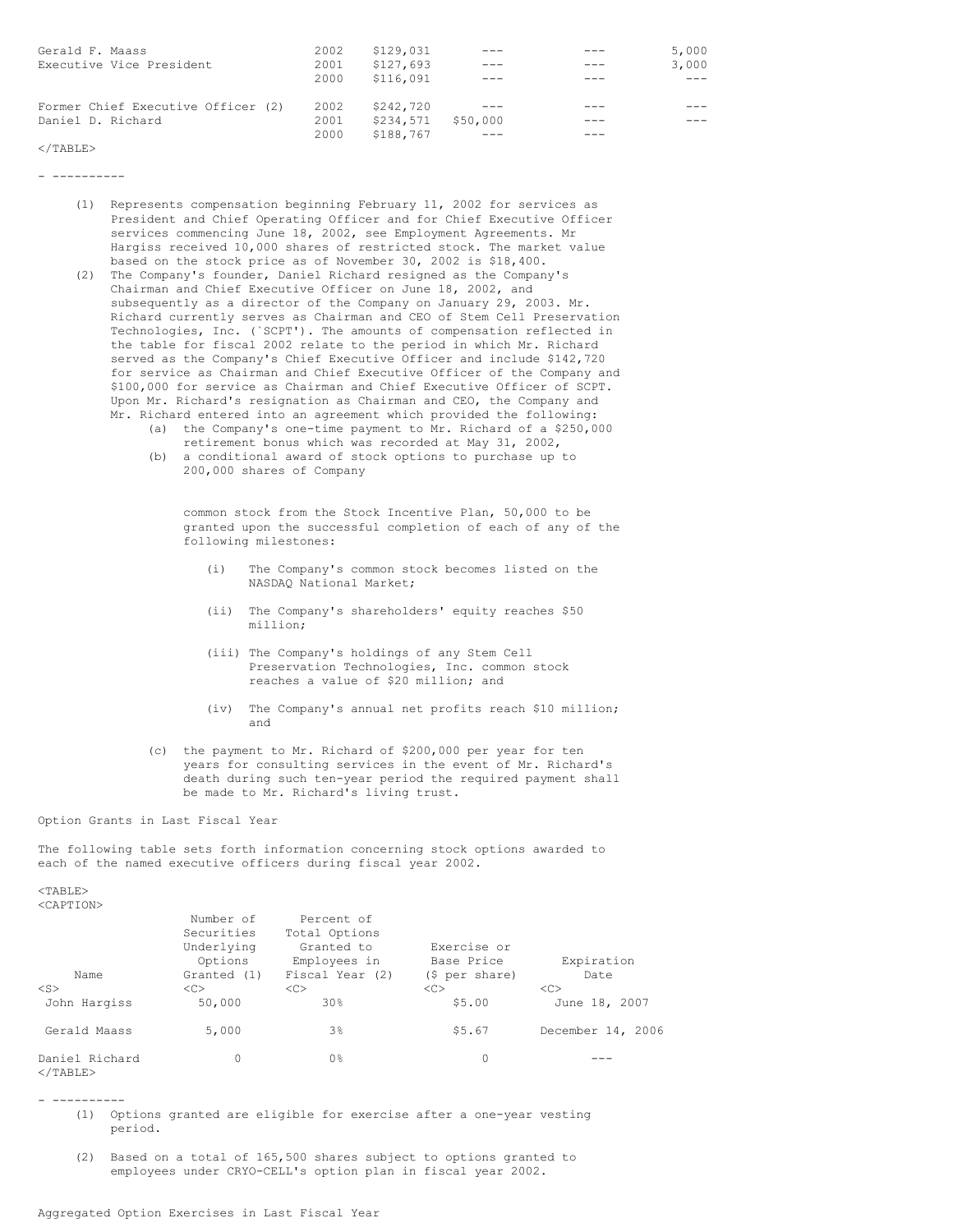The following table sets forth certain information regarding options to purchase shares of Common Stock held as of November 30, 2002 by each of the named Executive Officers.

<TABLE> <CAPTION>

| Name                                | Shares<br>Acquired on<br>Exercise (#) | Value<br>Realized (\$) | Number of Securities<br>Underlying Unexercised<br>Options At Fiscal Year-End<br>Exercisable/Unexercisable | Value of Unexercised<br>In-the-Money Options At<br>Fiscal Year-End<br>Exercisable $(1)$ $(\$)$ |
|-------------------------------------|---------------------------------------|------------------------|-----------------------------------------------------------------------------------------------------------|------------------------------------------------------------------------------------------------|
| $<$ S>                              | < <sub></sub>                         | < <sub></sub>          | < <sub></sub>                                                                                             | < <sub></sub>                                                                                  |
| John Hargiss                        |                                       | 0                      | 0/50.000                                                                                                  |                                                                                                |
| Gerald Maass                        |                                       | 0                      | 49,400/0                                                                                                  | $\Omega$                                                                                       |
| Daniel Richard<br>$\langle$ /TABLE> |                                       | 0                      | 1,000,000/0                                                                                               |                                                                                                |

- ----------

(1) None of the named executive officers hold options that are in the money based upon a closing price of \$1.84 at fiscal year end.

#### Employment Agreements

The Company does not have any employment agreements except with its Chief Executive Officer. Mr. John Hargiss commenced employment as President and Chief Operating Officer on February 11, 2002 and on June 18, 2002 the Company entered into an employment agreement with Mr. Hargiss, pursuant to which he agreed to serve as the Company's Chief Executive Officer and President (hereinafter referred to as the "Hargiss Employment Agreement"). The Hargiss Employment Agreement is for a one-year term, and is renewable for subsequent one-year terms upon mutual agreement. Pursuant to the terms of the Hargiss Employment Agreement, Mr. Hargiss is entitled to a base annual salary of \$200,000, which salary may be adjusted periodically to reflect the overall performance of the Company and the planning and execution of programs, which increase shareholder value. As additional compensation pursuant to the Hargiss Employment Agreement, the Company issued options to purchase 50,000 shares of common stock to Mr. Hargiss, at an exercise price of \$5.00. These options vest on June 18, 2003. Additionally, Mr. Hargis will receive options to purchase 25,000 shares at the market value on July 1, 2003 and 25,000 shares at the market value on July 1, 2004. These options will vest as follows, 25,000 on July 1, 2004 and 25,000 on July 1, 2005. Pursuant to the terms of the Hargiss Employment Agreement, the Company and Mr. Hargiss agreed to enter into a change of control agreement which will provide for the acceleration of the vesting of Mr. Hargiss' stock options in the event of a change of control resulting from a merger in which the company is not the survivor, a person or group acquiring more than thirty percent of the Company's outstanding common stock or announcing a tender offer for at least thirty percent of the Company's common stock.

### Equity Compensation Plan Information

 $<$ TABLE> <CAPTION>

| Equity Compensation<br>plans approved by<br>shareholders  | Number of<br>securities to be<br>issued upon exercise<br>warrants and rights | Weighted-average<br>of outstanding options, of outstanding options, reflected in the first<br>warrants and rights | Number of securities<br>remaining available<br>for future issuance<br>under equity<br>compensation plans<br>exercise price (excluding securities<br>column) |
|-----------------------------------------------------------|------------------------------------------------------------------------------|-------------------------------------------------------------------------------------------------------------------|-------------------------------------------------------------------------------------------------------------------------------------------------------------|
| $<$ S $>$                                                 | -------------------<br><<                                                    | ----------------<br><<                                                                                            | <<                                                                                                                                                          |
| CRYO-CELL International<br>Incentive Stock Option         |                                                                              |                                                                                                                   |                                                                                                                                                             |
| Plan(1)                                                   | 120,900                                                                      | \$2.91                                                                                                            |                                                                                                                                                             |
| CRYO-CELL International                                   |                                                                              |                                                                                                                   |                                                                                                                                                             |
| 2000 Stock Incentive                                      |                                                                              |                                                                                                                   |                                                                                                                                                             |
| Plan $(2)$                                                | 1,459,900                                                                    | \$5.57                                                                                                            | 756,400                                                                                                                                                     |
| Equity Compensation plans<br>not approved by shareholders |                                                                              |                                                                                                                   |                                                                                                                                                             |
| Other Plans (3)                                           | 382,000                                                                      | \$5.36                                                                                                            |                                                                                                                                                             |
| Total<br>$<$ /TABLE>                                      | 1,962,800                                                                    | \$5.37                                                                                                            | 756,400                                                                                                                                                     |

- ----------

(1) CRYO-CELL Incentive Stock Option Plan expired on April 1, 2000. (2) CRYO-CELL 2000 Stock Incentive Plan originally had 1,500,000 stock

options to be issued and in June 2002 the shareholders approved an additional 750,000 shares.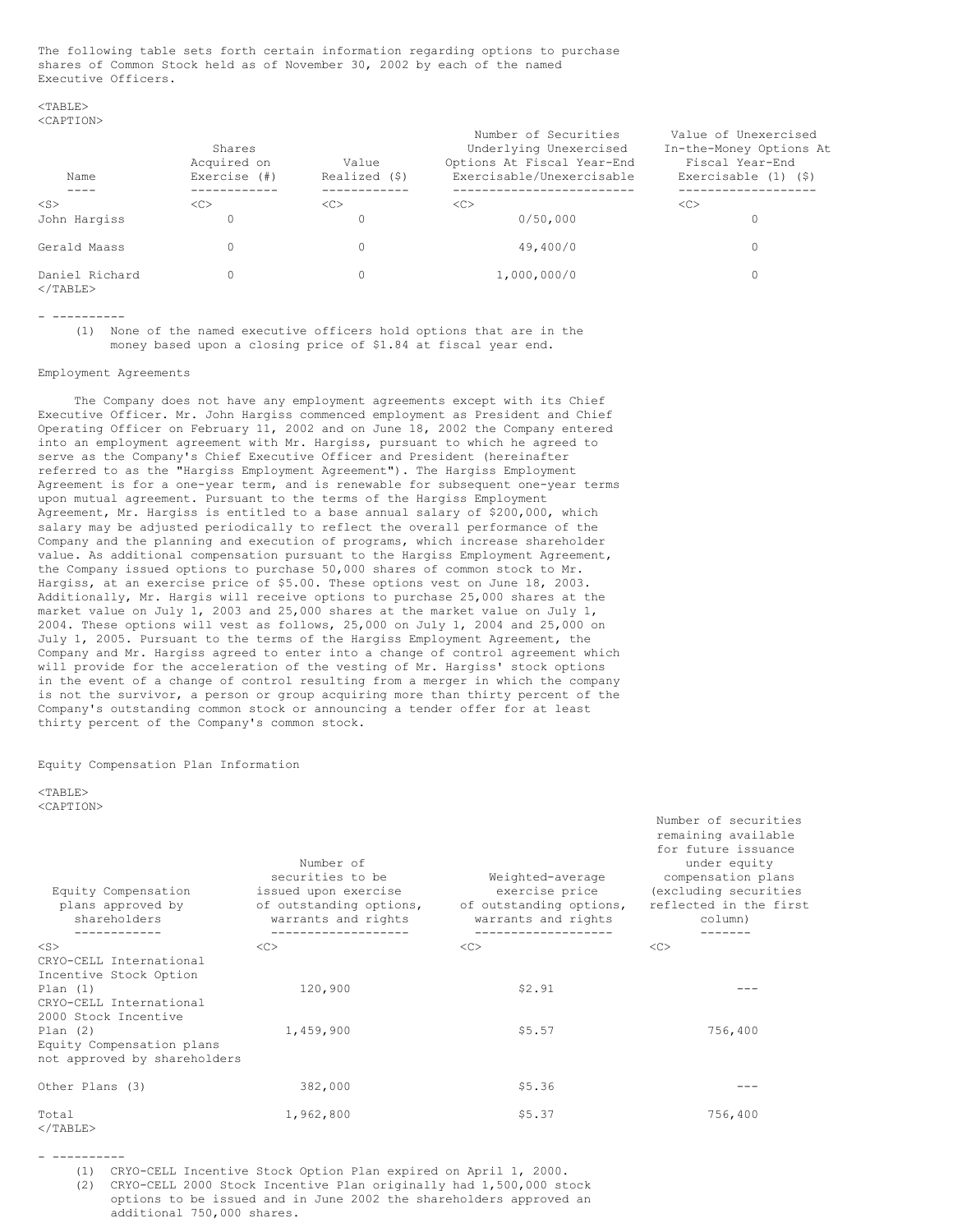(3) From time to time the Company grants options pursuant to individual compensation arrangements in exchange for goods or services provided to the Company. These options are granted at fair market value on the date of grant and typically vest immediately and provide for an exercise period of three (3) years.

ITEM 11. Security Ownership of Certain Beneficial Owners and Management and Related Stockholder Matters

The following table sets forth certain information regarding beneficial ownership of the Common Stock as of March 31, 2003 by (i) each person who is known by the Company to own beneficially more than five percent (5%) of the outstanding shares of Common Stock, (ii) each director of the Company, (iii) all of the executive officers named in the Summary Compensation Table (the "Named Executive Officers"), and (iv) all directors, nominees and executive officers of the Company as a group. Except as otherwise indicated below, each of the individuals named in the table has sole voting and investment power with respect to their shares of Common Stock, except to the extent authority is shared by spouses under applicable law.

| Name of Beneficial Owner                                           | Number of Shares Percent of<br>Beneficially Owned Class (1) |           |
|--------------------------------------------------------------------|-------------------------------------------------------------|-----------|
| -----------------------                                            |                                                             | --------- |
| Directors and Executive Officers:                                  |                                                             |           |
| Mercedes Walton (2)                                                | 106,000                                                     | $\star$   |
| Frederick C.S. Wilhelm (3)                                         | 70,000                                                      | $\star$   |
| John V. Hargiss (4)                                                | 60,000                                                      | $\star$   |
| Gaby Goubran (5)                                                   | 20,000                                                      | $\star$   |
| Edward Modzelewski (6)                                             | 60,300                                                      | $\star$   |
| Charles Nyberg (7)                                                 | 155,000                                                     | 1.4%      |
| Jaqdish Sheth (8)                                                  | 20,000                                                      | $\star$   |
| Gerald F. Maass (9)                                                | 63,400                                                      | $\star$   |
| Other Beneficial Owners:                                           |                                                             |           |
| Richard Family Living Trust (10)                                   | 1,996,900                                                   | 16.17%    |
| Daniel D. Richard (10)                                             | 1,996,900                                                   | 16.17%    |
| All Executive Officers and                                         |                                                             |           |
| Directors as a Group (8 persons)<br>*- Less than one percent (1%). | 554,700                                                     | 4.36%     |

Unless otherwise indicated, the address for the persons listed above is 3165 McMullen Booth Road, Building B, Clearwater, Florida 33761.

- ------------------

(1) Pursuant to the rules of the Securities and Exchange Commission, the percentage of voting stock for each stockholder is calculated by dividing (i) the number of shares deemed to be beneficially held by such shareholders as of March 31, 2003 by (ii) the sum of (a) the number of shares of Common Stock outstanding as of March 31, 2003 plus (b) the number of shares issuable upon exercise of options (which are shares that are not voting until exercised) held by such stockholder which were exercisable as of March 31, 2003 or will become exercisable within 60 days after March 31, 2003.

- (2) Includes 100,000 shares subject to options exercisable as of March 31, 2003.
- (3) Includes 20,000 shares subject to options exercisable as of October 3, 2003.
- (4) Includes 50,000 shares subject to options exercisable as of June 18, 2003.
- (5) Includes 20,000 shares subject to options exercisable as of June 18, 2003. (6) Includes 20,000 shares subject to options exercisable as of October 3, 2003.
- (7) Includes 100,000 shares subject to warrants exercisable as of March 31, 2003 issued to Red Rock Partners in which Mr. Nyberg is a partner.
- (8) Includes 20,000 shares subject to options exercisable as of October 3, 2003.
- (9) Includes 49,400 shares subject to options exercisable as of March 31, 2003. (10) Represents (i) 996,900 shares held by the Richard Family Living Trust, of which Daniel D. Richard is co-trustee with his wife, and as co-trustees share voting and investment control of the shares and (ii) options to purchase 1,000,000 shares held individually by Daniel D. Richard which are currently exercisable. Daniel D. Richard's contact information is as follows, Daniel D. Richard, c/o Stem Cell Preservation Technologies, Inc., 6905 Rockledge Drive, Suite 600, Bethesda, MD 20817.

ITEM 12. Certain Relationships and Related Transactions

Daniel D. Richard, former Chairman of the Board and Chief Executive Officer is the father of Ronald B. Richard, a former member of the Board of Directors of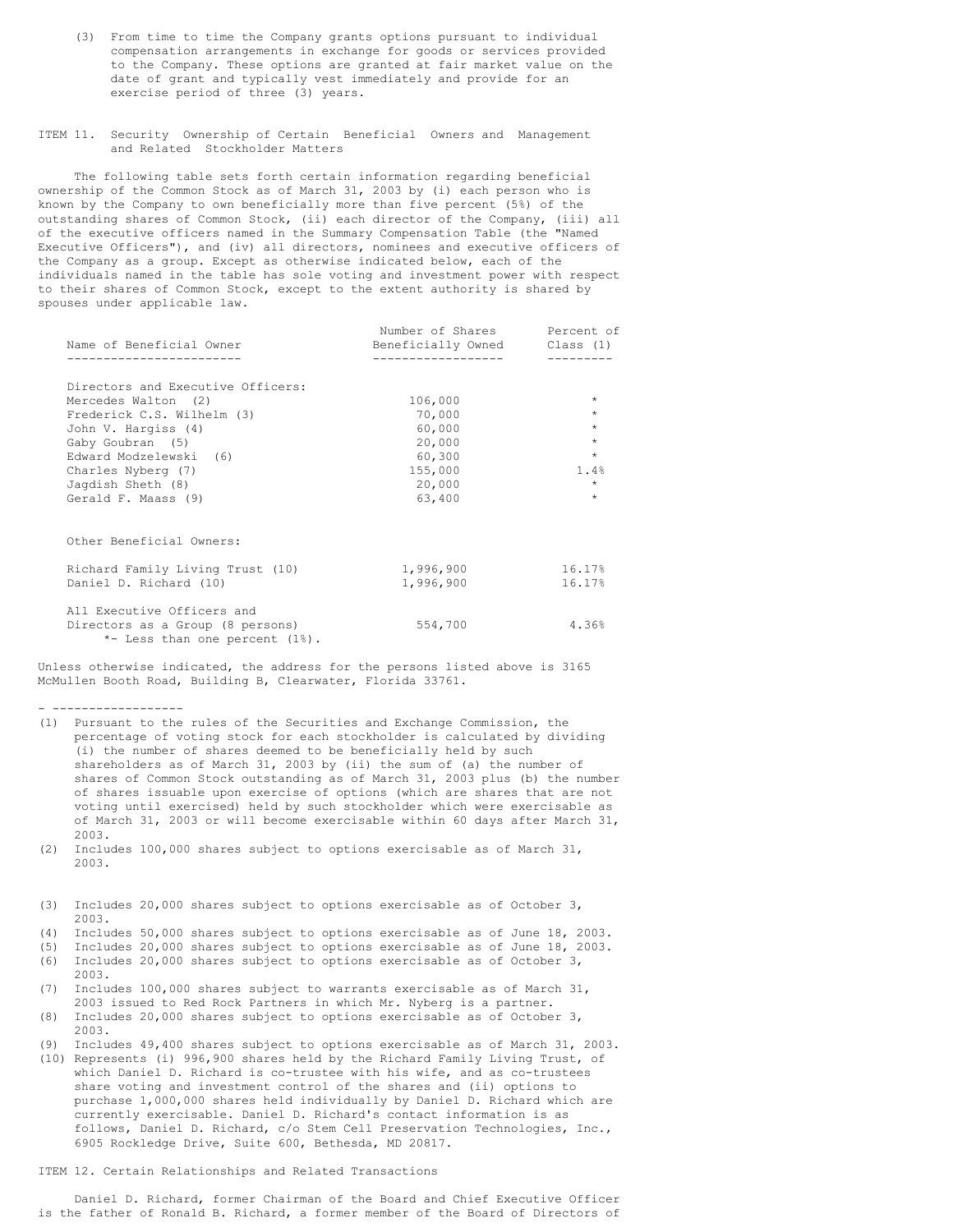the Company and the former Chief Executive Officer of the Company's majority owned subsidiary Stem Cell Preservation Technologies, Inc. While Mr. R. Richard was Chief Executive Officer of Stem Cell Preservation Technologies, Inc. he received \$138,936 as compensation in fiscal 2002.

On June 18, 2002, Daniel D. Richard resigned from his positions as Chairman and Chief Executive Officer of the Company. On January 29, 2003, Mr. D. Richard resigned from the Board of Directors. The Board awarded Mr. Richard a \$250,000 retirement bonus which was recorded at May 31, 2002 and conditionally awarded, 200,000 stock options at 110% of market value at the time of grant from the Company's Stock Incentive Plan upon the successful completion of certain performance milestones. Mr. Richard will be paid \$200,000 per year over the next 10 years as part of a long-term consulting agreement with the Company. The agreement constitutes a survivor's benefit to his widow in the event of death before the expiration of the 10-year period. Mr. D. Richard currently serves as Chairman and Chief Executive Officer of Stem Cell Preservation Technologies, Inc.

On July 25, 2001 the Board of Directors of CRYO-CELL International, Inc. announced that the Company would declare and distribute a stock dividend in the shares of its then wholly owned subsidiary, Stem Cell Preservation Technologies, Inc. (`SCPT'). SCPT is a development stage company, which will be involved in the development of marketing programs for the collection and preservation of adult stem cells.

Shareholders of record of CRYO-CELL on August 31, 2001 are expected to receive a distribution of three shares of Stem Cell Preservation Technologies, Inc. common stock for every four shares of CCEL that they owned on the record date. The payment date of the shares to be distributed is expected to follow the anticipated effective date of a registration statement relating to such distribution. Subsequent to an effective registration statement, the Company will own approximately 24.9% of SCPT. In June 2002 SCPT filed the original registration statement. In November 2002 SCPT responded to the first round of comments from the Securities and Exchange Commission and is now responding to additional comments. Upon the effective date of the registration statement and distribution of the shares, shareholders will thereafter be able to sell one-third of their shares immediately and the remaining two-thirds equally over the two years following the effective date.

Prior to the spin off of SCPT, and continuing thereafter, the Company and SCPT will be partners in the sharing of certain revenues earned by SCPT. In exchange for \$3,000,000 in cash and common stock (\$600,000 in cash, \$2,400,000 in common stock of CCEL) the Company is to receive in perpetuity a fixed portion of all income derived from the storage of adult stem cells, for up to 50,000 specimens originating from customers from each of the states of New York and Illinois. An operational agreement has been established between the Company and SCPT for the processing and storage of SCPT client specimens.

As of March 31, 2003 Mr. D. Richard owned 750,000 shares of SCPT, Mr. Maass owned 30,000 shares, Ms. Walton owned 25,000 shares, Mr. Nyberg owned 25,000 shares and Ms. Taymans owned 25,000 shares. To the extent these officers and directors own shares in the Company, they will participate pro-rata in the anticipated dividend.

On February 9, 1999, the Company's revenue sharing agreement with two individual investors relating to the State of Arizona (the "Arizona Agreement") was modified and replaced by a new Revenue Sharing Agreement relating to the State of Florida (the "Florida Revenue Sharing Agreement"). Under the terms of the new agreement, the Company was to receive an aggregate one time up front payment of \$1,000,000 from the individual investors. The individual investors received a credit from the Company of \$450,000 toward the \$1,000,000 payment as a result of payments previously made by the investors to the Company pursuant to the Arizona Agreement. The Florida Revenue Sharing Agreement entitles the investors to an ongoing fixed percentage of the net storage revenue earned by the Company from specimens originating within the State of Florida up to a maximum of 33,000 storage spaces. The Company is applying all of its payment obligations under the Florida Revenue Sharing Agreement toward the \$550,000 balance owed to the investors until such amount is paid in full. After the \$550,000 payment is satisfied, payments under the Florida Revenue Sharing Agreement will be made to the investors. The Company applied \$114,660 and \$55,177 in fiscal years ending 2002 and 2001, respectively, toward the investors' obligation to pay the \$550,000 balance. One of the Florida Revenue Sharing Agreement investors is Mr. Nyberg, who became a director of the Company in August 2001.

In May 2001 the Redrock Partners, a partnership ("Redrock"), paid \$200,000 to acquire warrants that expire on May 31, 2006 for 100,000 shares of the Company's common stock at \$6.00 per share. Mr. Nyberg, a director of the Company, is a partner of Redrock.

On May 31, 2001 the Company also entered into a revenue sharing agreement with Redrock entitling Redrock to an on-going fixed percentage of the net storage revenue earned by the Company from specimens originating within the State of Texas up to a maximum of 33,000 storage spaces (the "Texas Revenue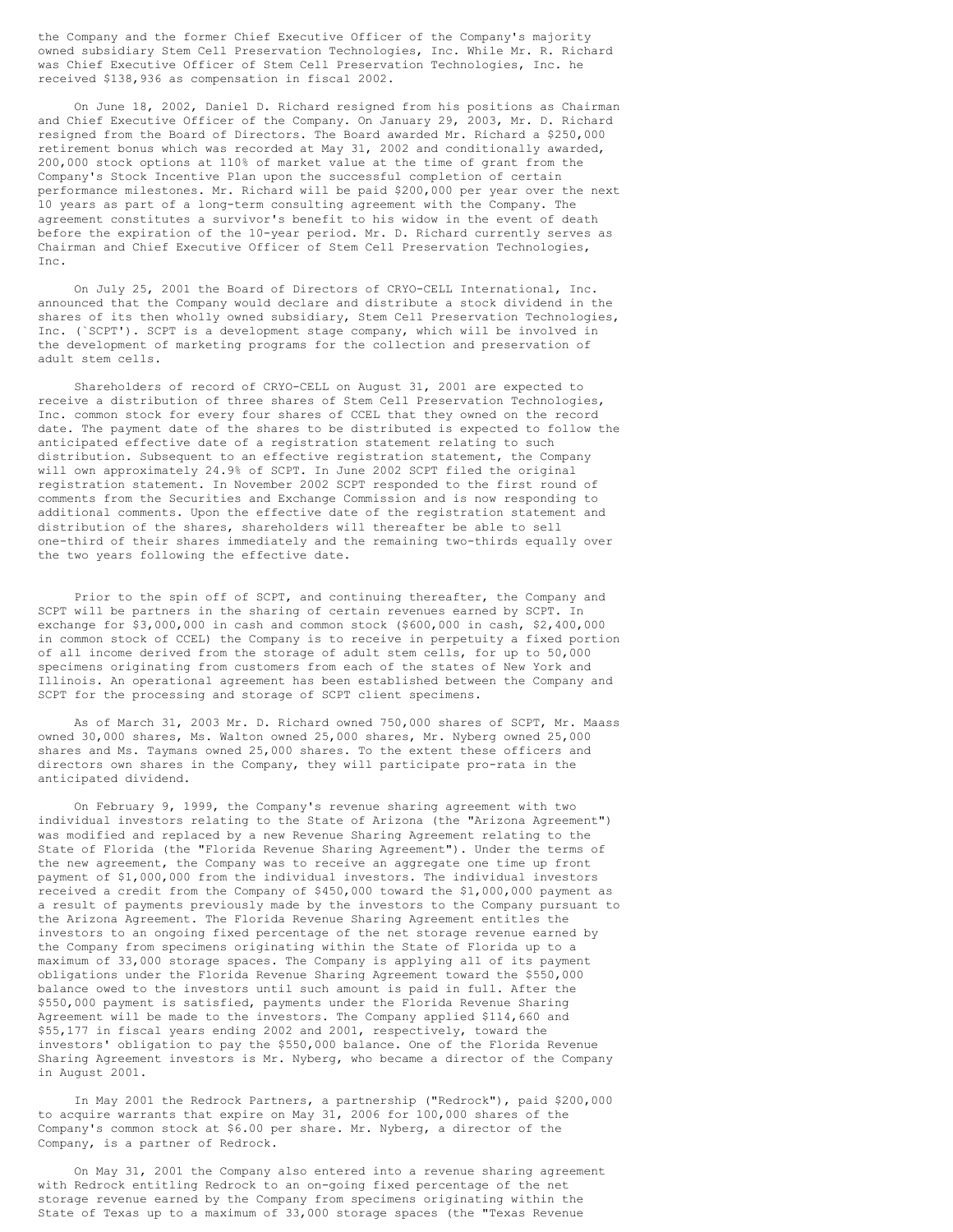Sharing Agreement"). Under the terms of the Texas Revenue Sharing Agreement Redrock paid the Company an aggregate one time up-front payment of \$750,000 and the Company made total payments to Redrock of \$52,308 and \$15,138 for fiscal years ending 2002 and 2001, respectively.

In October 2001, the company sold 90% of Safti-Cell, Inc., an inactive subsidiary of the company, to Red Rock Partners, an Arizona general partnership. Mr. Charles Nyberg, a current member of the Board of Directors of the Company, owns an interest in Red Rock Partners. The sale took place prior to the time that Mr. Nyberg became a member of the Company's Board of Directors. The sale required that the partnership invest capital in land, buildings, equipment and personnel sufficient to provide back-up dual cryogenic storage of umbilical cord stem cells for the Company. Red Rock Partners has advised the Company it has invested in excess of one million dollars to

bring such facilities into operation. These operations, which commenced in October 2002, have delivered increased revenues to the Company. An expanded building and facilities program is expected to be implemented over the next 18 months to facilitate expanded dual cryogenic storage capacity for the Company.

#### Item 13. a.) Exhibits

The information required by this item is hereby incorporated by reference to the Exhibit Index.

b.) Reports on Form 8-K

None.

Item 14. Controls and Procedures.

# Evaluation of Disclosure Controls and Procedures

Within 90 days prior to the date of this report, we carried out an evaluation (the "Evaluation"), under the supervision and with the participation of our President and Chief Executive Officer ("CEO") and Chief Financial Officer ("CFO"), of the effectiveness of the design and operation of our disclosure controls and procedures ("Disclosure Controls"). Based on the Evaluation, our CEO and CFO concluded that, subject to the limitations noted below, our Disclosure Controls are effective in timely alerting them to material information required to be included in our periodic SEC reports.

### Changes in Internal Controls

We have also evaluated our internal controls for financing reporting, and there have been no significant changes in our internal controls or in other factors that could significantly affect those controls subsequent to the date of their last evaluation.

### Limitations on the Effectiveness of Controls

Our management, including our CEO and CFO, does not expect that our Disclosure Controls and internal controls will prevent all error and all fraud. A control system, no matter how well conceived and operated, can provide only reasonable, not absolute, assurance that the objectives of the control system are met. Further, the design of a control system must reflect the fact that there are resource constraints, and the benefits of controls must be considered relative to their costs. Because of the inherent limitations in all control systems, no evaluation of controls can provide absolute assurance that all control issues and instances of fraud, if any, within the company have been detected. These inherent limitations include the realities that judgments in decision-making can be faulty, and that breakdowns can occur because of simple error or mistake. Additionally, controls can be circumvented by the individual acts of some persons, by collusion of two or more people, or by management or board override of the control.

The design of any system of controls also is based in part upon certain assumptions about the likelihood of future events, and there can be no assurance that any design will succeed in achieving its stated goals under all potential future conditions; over time, control may become inadequate because of changes in conditions, or the degree of compliance with the policies or procedures may deteriorate.

Because of the inherent limitations in a cost-effective control system, misstatements due to error or fraud may occur and not be detected.

# CEO and CFO Certifications

Appearing immediately following the Signatures section of this report there are Certifications of the CEO and the CFO. The Certifications are required in accordance with Section 302 of the Sarbanes-Oxley Act of 2002 (the Section 302 Certifications). This Item of this report, which you are currently reading is the information concerning the Evaluation referred to in the Section 302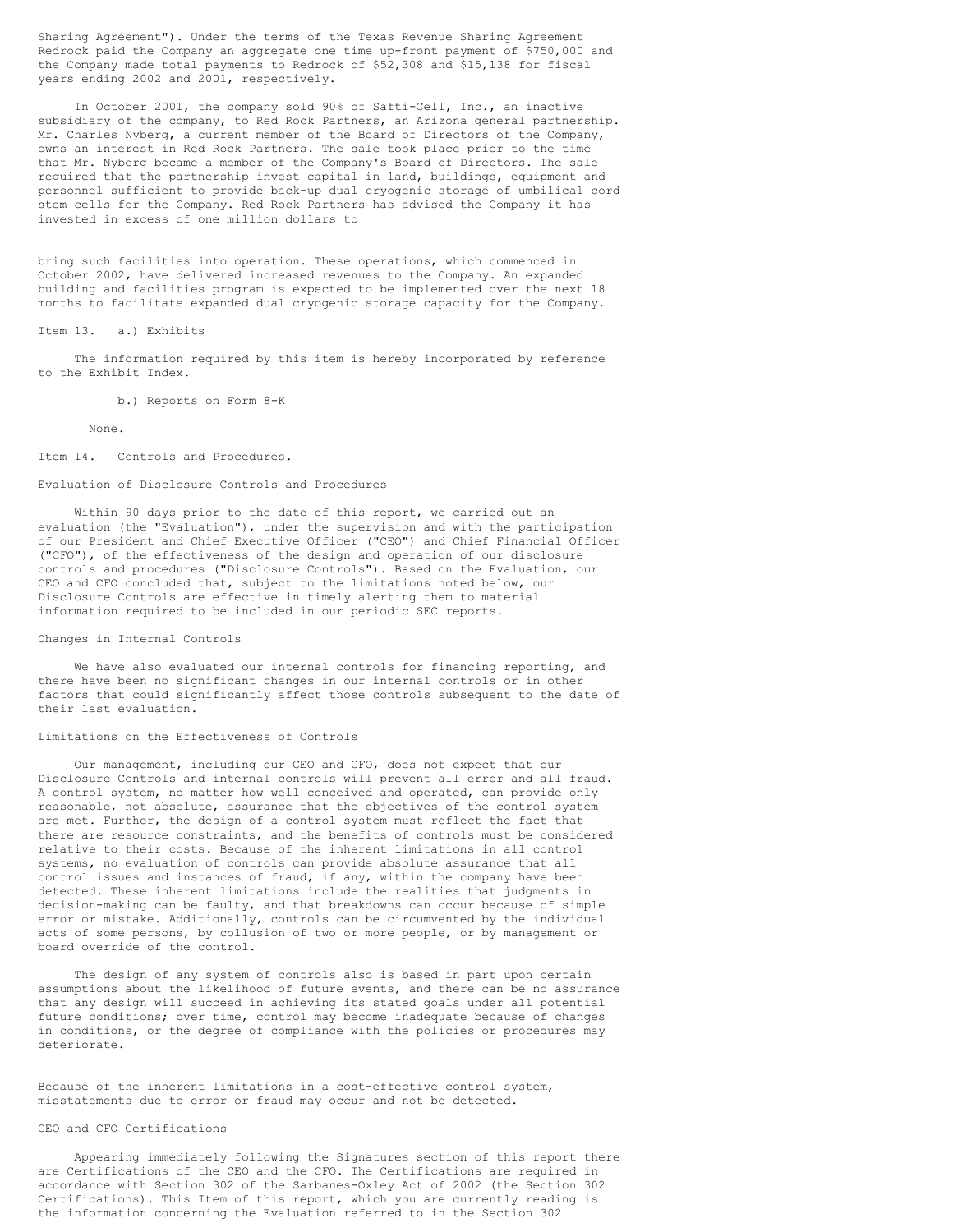Certifications and this information should be read in conjunction with the Section 302 Certifications for a more complete understanding of the topics presented.

#### SIGNATURES

In accordance with Section 13 or 15(d) of the Securities Exchange Act of 1934, the Registrant has duly caused this report to be signed on its behalf by the undersigned thereunto duly authorized.

CRYO-CELL INTERNATIONAL, INC.

By: /s/ John V. Hargiss

John V. Hargiss, Chief Executive Officer

-------------------

Dated: March 31, 2003

- ---------------

 $\langle$ /TABLE>

In accordance with the Securities Exchange Act of 1934, this report has been signed below by the following persons in the capacities indicated:

<TABLE> <CAPTION> SIGNATURE DATE DATE TITLE SERVICES OF THE SERVICE OF THE SERVICE OF THE SERVICE OF THE DATE - --------- ----- ---- <S> <C> <C> /s/ John V. Hargiss Director, Chief Executive Officer - ------------------- and President March 31, 2003 John V. Hargiss /s/ Jill M. Taymans Vice President, Finance, The Company's Principal Financial Officer Jill M. Taymans and Principal Accounting Officer March 31, 2003

> CERTIFICATIONS OF PRINCIPAL EXECUTIVE OFFICER AND PRINCIPAL FINANCIAL OFFICER REQUIRED PURSUANT TO SECTION 302 OF THE SARBANES-OXLEY ACT OF 2002

I, John V. Hargiss, certify that:

1. I have reviewed this annual report on Form 10-KSB of CRYO-CELL International, Inc.;

2. Based on my knowledge, this annual report does not contain any untrue statement of a material fact or omit to state a material fact necessary to make the statements made, in light of the circumstances under which such statements were made, not misleading with respect to the period covered by this annual report;

3. Based on my knowledge, the financial statements, and other financial information included in this annual report, fairly present in all material respects the financial condition, results of operations and cash flows of the registrant as of, and for, the periods presented in this annual report;

4. The registrant's other certifying officers and I are responsible for establishing and maintaining disclosure controls and procedures (as defined in Exchange Act Rules 13a-14 and 15d-14) for the registrant and we have:

a) designed such disclosure controls and procedures to ensure that material information relating to the registrant, including its consolidated subsidiaries, is made known to us by others within those entities, particularly during the period in which this annual report is being prepared;

b) evaluated the effectiveness of the registrant's disclosure controls and procedures as of a date within 90 days prior to the filing date of this annual report (the "Evaluation Date"); and

c) presented in this annual report our conclusions about the effectiveness of the disclosure controls and procedures based on our evaluation as of the Evaluation Date;

5. The registrant's other certifying officers and I have disclosed, based on our most recent evaluation, to the registrant's auditors and the audit committee of registrant's board of directors (or persons performing the equivalent function):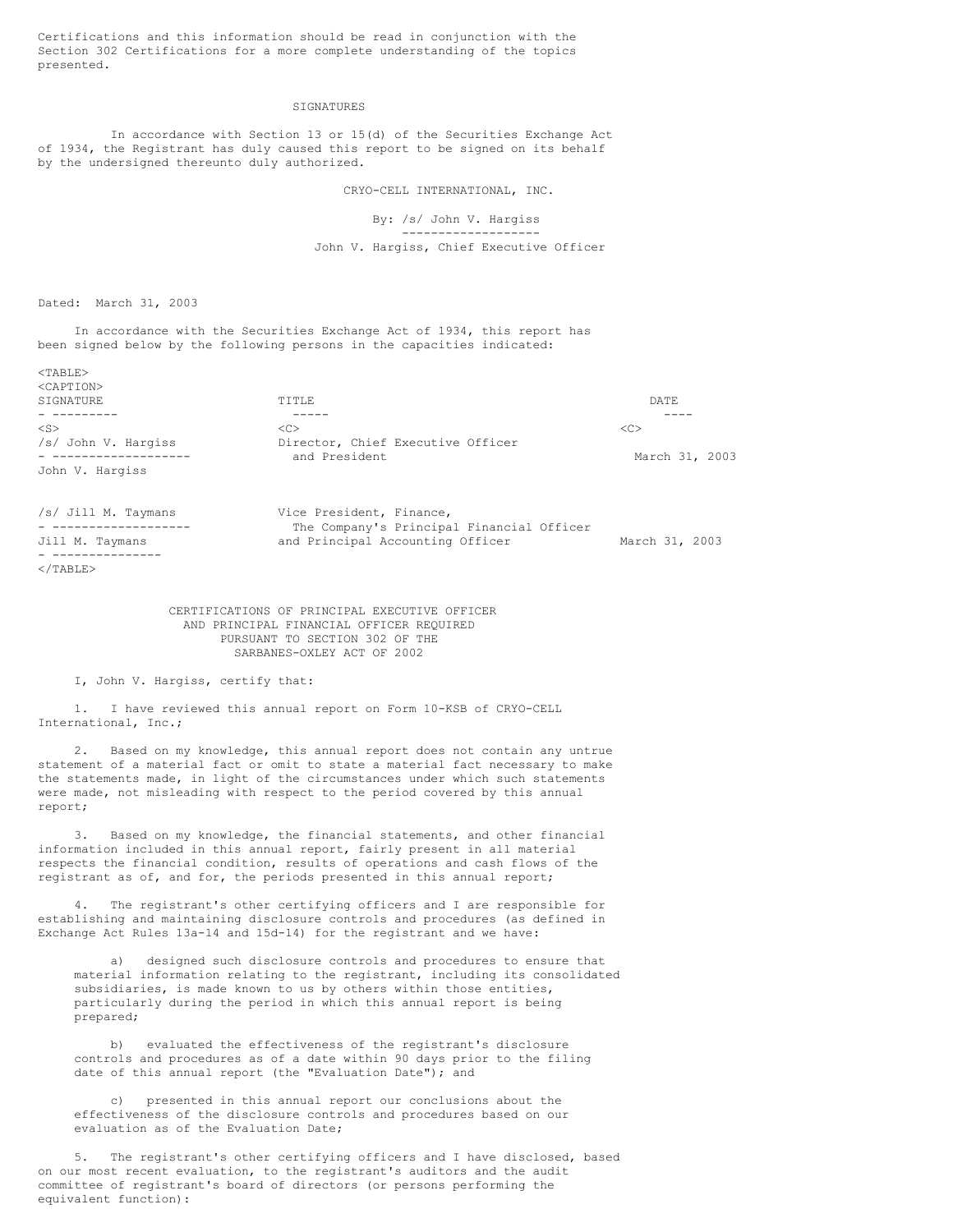a) all significant deficiencies in the design or operation of internal controls which could adversely affect the registrant's ability to record, process, summarize and report financial data and have identified for the registrant's auditors any material weaknesses in internal controls; and

b) any fraud, whether or not material, that involves management or other employees who have a significant role in the registrant's internal controls; and

6. The registrant's other certifying officers and I have indicated in this annual report whether or not there were significant changes in internal controls or in other factors that could significantly affect internal controls subsequent to the date of our most recent evaluation, including any corrective actions with regard to significant deficiencies and material weaknesses.

Dated: March 31, 2003 By: /s/ John V. Hargiss ------------------- John V. Hargiss

# Chief Executive Officer

I, Jill Taymans, certify that:

1. I have reviewed this annual report on Form 10-KSB of CRYO-CELL International, Inc.;

2. Based on my knowledge, this annual report does not contain any untrue statement of a material fact or omit to state a material fact necessary to make the statements made, in light of the circumstances under which such statements were made, not misleading with respect to the period covered by this annual report;

3. Based on my knowledge, the financial statements, and other financial information included in this annual report, fairly present in all material respects the financial condition, results of operations and cash flows of the registrant as of, and for, the periods presented in this annual report;

The registrant's other certifying officers and I are responsible for establishing and maintaining disclosure controls and procedures (as defined in Exchange Act Rules 13a-14 and 15d-14) for the registrant and we have:

a) designed such disclosure controls and procedures to ensure that material information relating to the registrant, including its consolidated subsidiaries, is made known to us by others within those entities, particularly during the period in which this annual report is being prepared;

b) evaluated the effectiveness of the registrant's disclosure controls and procedures as of a date within 90 days prior to the filing date of this annual report (the "Evaluation Date"); and

c) presented in this annual report our conclusions about the effectiveness of the disclosure controls and procedures based on our evaluation as of the Evaluation Date;

5. The registrant's other certifying officers and I have disclosed, based on our most recent evaluation, to the registrant's auditors and the audit committee of registrant's board of directors (or persons performing the equivalent function):

a) all significant deficiencies in the design or operation of internal controls which could adversely affect the registrant's ability to record, process, summarize and report financial data and have identified for the registrant's auditors any material weaknesses in internal controls; and

b) any fraud, whether or not material, that involves management or other employees who have a significant role in the registrant's internal controls; and

6. The registrant's other certifying officers and I have indicated in this annual report whether or not there were significant changes in internal controls or in other factors that could significantly affect internal controls subsequent to the date of our most recent evaluation, including any corrective actions with regard to significant deficiencies and material weaknesses.

Dated: March 31, 2003 By: /s/ Jill Taymans

------------------ Jill Taymans Vice President, Finance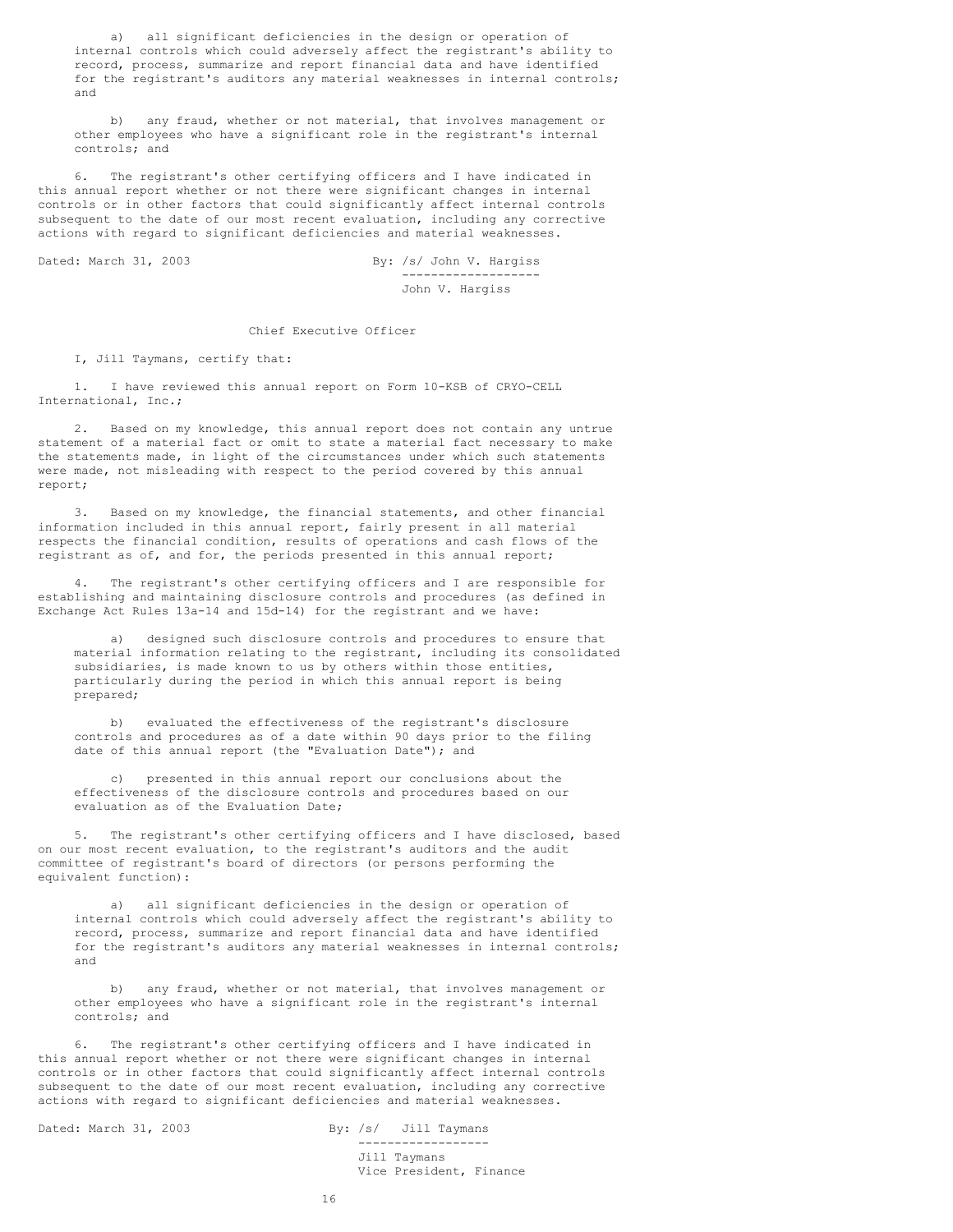EXHIBIT INDEX

| Exhibit<br>No. | Description                                                                                                                                 |
|----------------|---------------------------------------------------------------------------------------------------------------------------------------------|
| $- -$          |                                                                                                                                             |
| 3.1(2)         | Amended and Restated Certificate of Incorporation                                                                                           |
| 3,2(2)         | Amended and Restated By-Laws                                                                                                                |
| 10.11(3)       | Amended Agreement with Bio-Stor                                                                                                             |
| 10.12(1)       | Revenue Sharing Agreement between Stem Cell Preservation<br>Technologies, Inc. and CRYO-CELL International, Inc.                            |
| 10.13(1)       | Chairman of the Board Compensation                                                                                                          |
| 10.14(1)       | Employment agreement between John V. Hargiss and CRYO-CELL<br>International, Inc. dated June 18, 2002                                       |
| 10.15(1)       | Agreement with Daniel D. Richard and CRYO-CELL International, Inc.<br>dated June 18, 2002.                                                  |
| 10.16(4)       | Agreement with Red Rock Partners for the State of Texas Revenue<br>Sharing Agreement dated May 30, 2001.                                    |
| 10.17(4)       | Addendum Agreement to Secondary Storage Agreement                                                                                           |
| 10.18(4)       | Secondary Storage Agreement                                                                                                                 |
| 21 (4)         | Subsidiaries of CRYO-CELL International, Inc.                                                                                               |
| 23(5)          | Consent of Auditors                                                                                                                         |
| 99.1           | Certification of the Chief Executive Officer of CRYO-CELL                                                                                   |
|                | International, Inc. pursuant to 18 U.S.C. Section 1350, as adopted<br>pursuant to Section 906 of the Sarbanes Oxley Act of 2002.            |
| 99.2           | Certification of the Chief Financial Officer of CRYO-CELL                                                                                   |
|                | International, Inc. pursuant to 18 U.S.C. Section 1350, as adopted<br>pursuant to Section 906 of the Sarbanes Oxley Act of 2002.            |
| (1)            | Incorporated by reference to the Company's Quarterly Report on Form<br>10-QSB for the quarter ended August 31, 2002.                        |
| (2)            | Incorporated by reference to the Company's Quarterly Report on Form<br>10-QSB for the quarter ended May 31, 2002.                           |
| (3)            | Incorporated by reference to the Company's Annual Report on Form<br>10-KSB for the year ended November 30, 1997.                            |
| (4)            | Incorporated by reference to the Company's Annual Report on Form<br>10-KSB for the year ended November 30, 2002 filed February 28,<br>2003. |
| (5)            | Incorporated by reference to the Company's Annual Report on Form                                                                            |

10-KSB/A (Amendment No. 1) for the year ended November 30, 2002 filed March 14, 2003.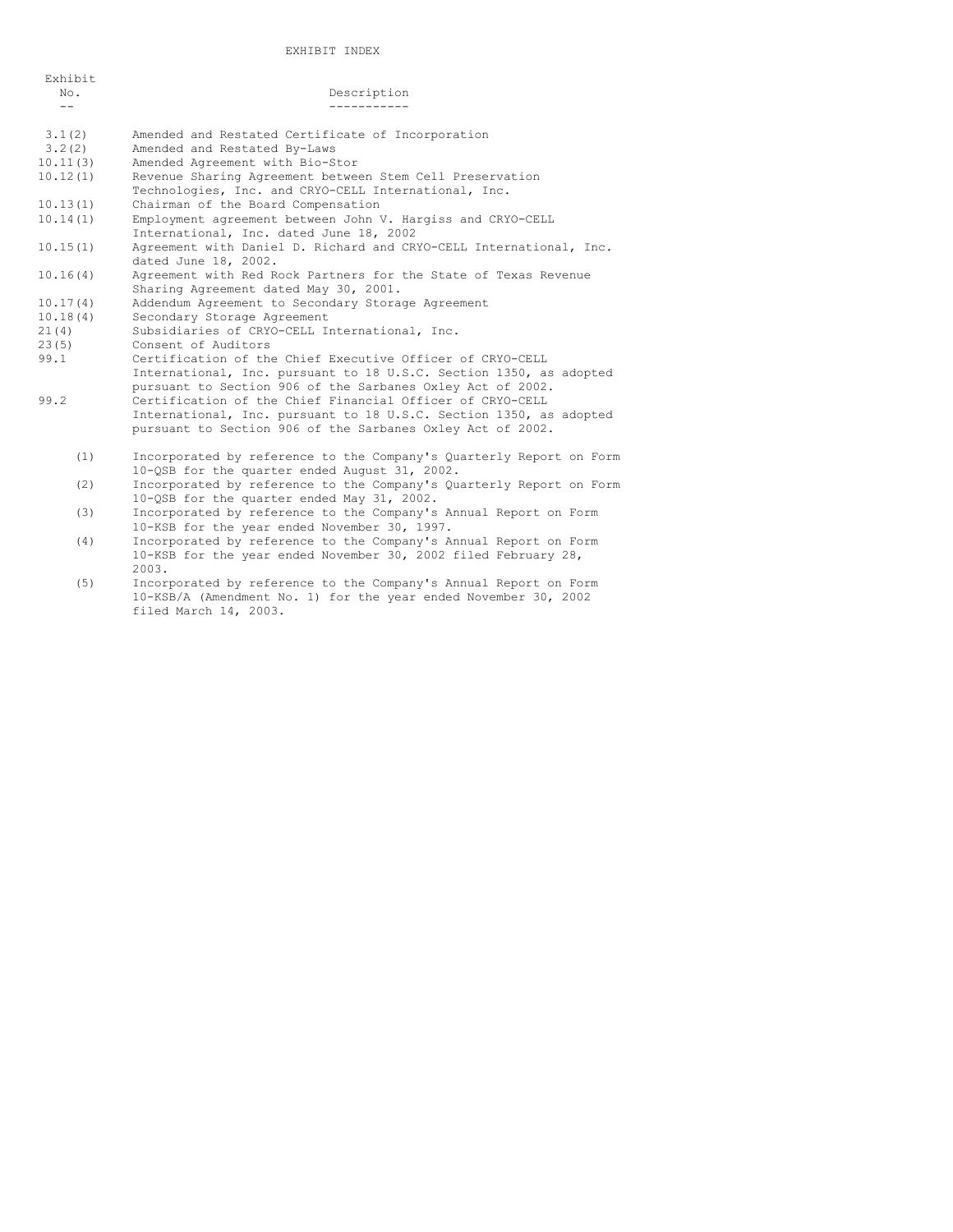Exhibit 99.1

CERTIFICATION PURSUANT TO 18 U.S.C. SECTION 1350, AS ADOPTED PURSUANT TO SECTION 906 OF THE SARBANES-OXLEY ACT OF 2002

In connection with the Annual Report of CRYO-CELL International, Inc. (the "Company") on Form 10-KSB for the period ending November 30, 2002 as filed with the Securities and Exchange Commission on the date hereof (the "Report"), I, John V. Hargiss, Chief Executive Officer of the Company, certify, pursuant to 18 U.S.C. (S) 906 of the Sarbanes-Oxley Act of 2002, that:

(1) The Report fully complies with the requirements of Section 13(a) or 15(d) of the Securities Exchange Act of 1934; and

(2) The information contained in the Report fairly presents, in all material respects, the financial condition and results of operations of the Company.

/s/ John V. Hargiss - -------------------

John V. Hargiss Chief Executive Officer March 31, 2003

19